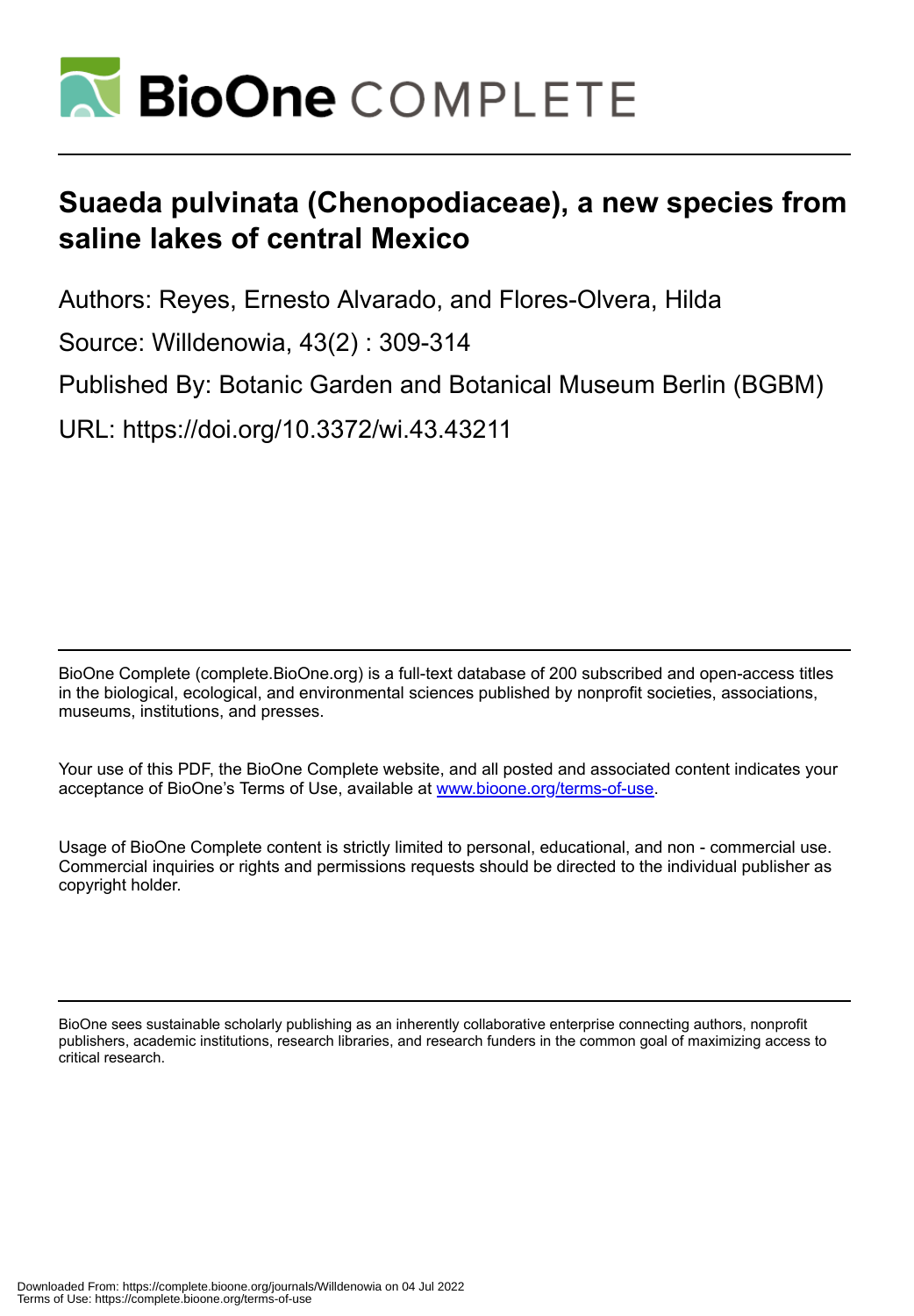### ERNESTO ALVARADO REYES $^1$  & HILDA FLORES-OLVERA $^{2^{\ast}}$

## *Suaeda pulvinata* **(***Chenopodiaceae***), a new species from saline lakes of central Mexico**

#### **Abstract**

Alvarado Reyes E. & Flores-Olvera H.: *Suaeda pulvinata* (*Chenopodiaceae*), a new species from saline lakes of central Mexico. – Willdenowia 43: 309–314. December 2013. – ISSN 0511-9618; © 2013 BGBM Berlin-Dahlem. Stable URL: http://dx.doi.org/10.3372/wi.43.43211

*Suaeda pulvinata*, a new perennial species of *S.* sect. *Brezia*, is described and illustrated. The new species grows in saline lakes of the central highlands of Mexico in halophytic grasslands of *Distichlis spicata*. It is compared with the similar *S. jacoensis*, which is known from strongly saline and gypsiferous flats in the Chihuahuan Desert region.

Additional key words: *Suaeda* sect. *Brezia*, *S. jacoensis*, taxonomy, aquatic herbs, endemic

#### **Introduction**

*Suaeda* Forsskål ex J. F. Gmelin (*Caryophyllales*: *Chenopodiaceae*) is a genus of halophytes that dwell on coasts, in saline or alkaline lakes and in wetlands. There are approximately 110 species distributed worldwide (Schütze & al. 2003). The treatments of *Suaeda* in North America were done by Standley (1916), Hopkins & Blackwell (1977) and Ferren & Schenk (2003). In the region that comprises Canada, the United States and Mexico there are 18 species of *Suaeda* (Hopkins & Blackwell 1977; Watson & Ferren 1991; Ferren & Schenk 2003; Noguez-Hernández & al. 2013). In this paper a new species of *Suaeda* from the central highlands of Mexico is described. Following the morphological classification of *Suaeda* by sections (Schenk & Ferren 2001), and the most recent subgeneric classification based on morphological and molecular data (Schütze  $\&$  al. 2003), the new species described here belongs to *S.* sect. *Brezia* (Moq.) Volk.

The new species was discovered by Ramos-Espinoza (1979), who misidentified it as *Suaeda nigra* (Raf.) J. F. Macbr., which belongs to *S.* sect. *Salsina* Moq. in the classification of Schütze  $&$  al. (2003). The specimens misidentified by Ramos-Espinoza (*G. Ramos & al. 27,* 

*30, 31, 38, 48 & 60*, MEXU) have more characters associated with *S.* sect. *Brezia*, such as fresh leaves uniformly green in cross-section and stigma borne on the attenuated apex of the ovary. Sandoval-Jiménez (1984) also cited *S. nigra* in the floristic list of the region of the Sierra Madre that borders Oriental Basin, the place where Lake Totolcingo is found. Alcocer  $\&$  al. (1997) stated that there are *Suaeda* species living along Lake Totolcingo, but they did not determine them to species level. The flora of Lake Texcoco (c. 150 km W of Lake Totolcingo) was covered by Calderón de Rzedowski (2005), but the species of *Suaeda* growing there were misunderstood (Noguez-Hernández & al. 2013).

#### **Results and Discussion**

#### *Suaeda pulvinata* Alvarado Reyes & Flores Olv., **sp. nov.**  $-$  Fig. 1.

Holotype: Mexico, Puebla, Lake Totolcingo, E of El Carmen Tequexquitla, 19°17'N, 97°35'W, 2350 m, in halophytic grassland of *Distichlis spicata* in the saline lake, 24 May 2009, *E. Alvarado Reyes 16* (MEXU; isotypes: B, BM, MO).

<sup>1</sup> Laboratorio de Plantas Vasculares, Facultad de Ciencias, Universidad Nacional Autónoma de México, C.P. 04510 México, D.F., Mexico.

<sup>2</sup> Departamento de Botánica, Instituto de Biología, Universidad Nacional Autónoma de México, Apartado Postal 70-233, C.P. 04510 México, D.F., Mexico; \*e-mail: mahilda@ib.unam.mx (author for correspondence).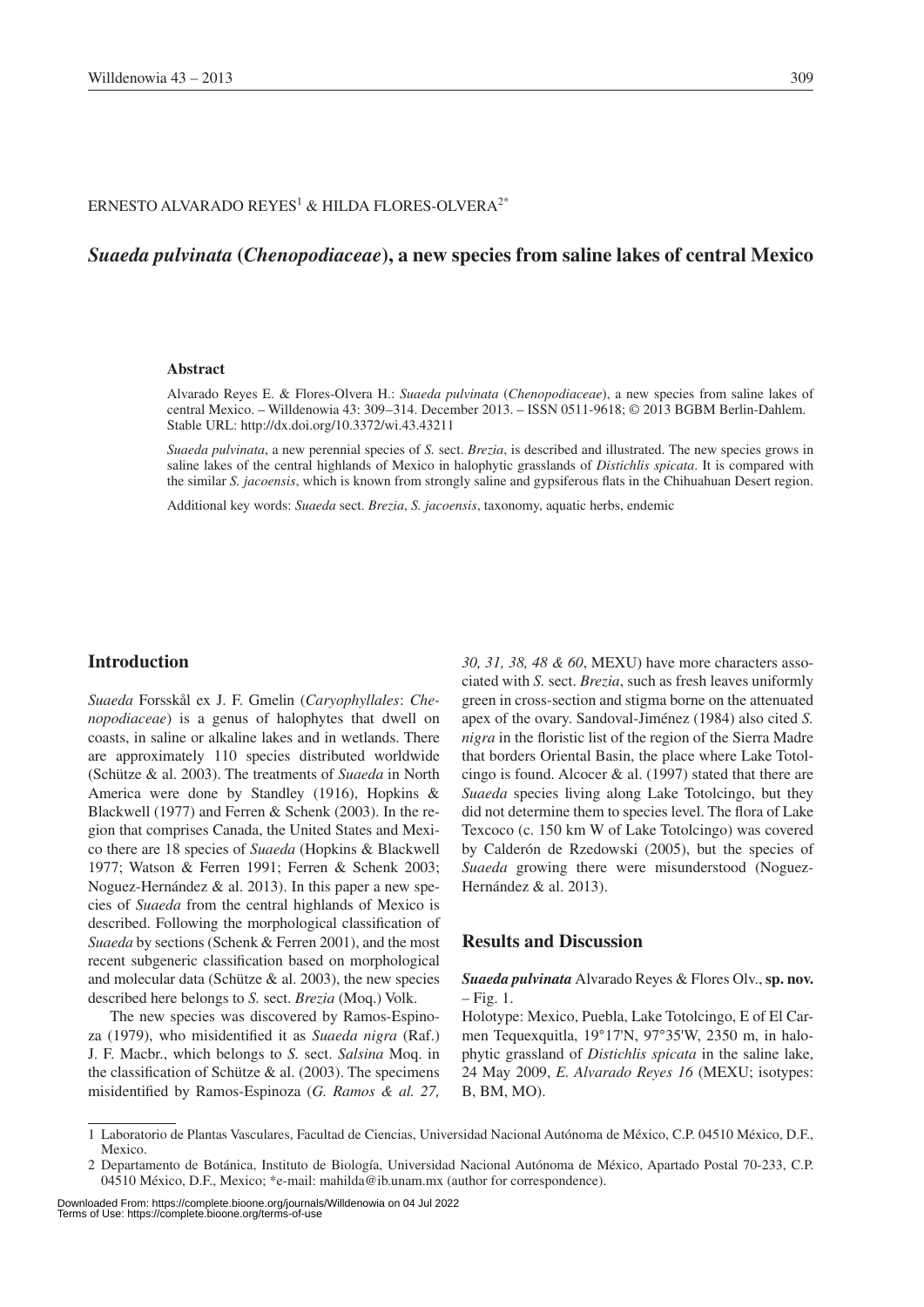

Fig. 1. *Suaeda pulvinata* – A: habit; B: bracts; C: detail of arrangement of glomerules along spike-like inflorescence; D: flowers at beginning of anthesis; E: mature flower; F: older glomerules; G: flower at fruiting stage; H: perianth abaxial view at fruiting stage; I: seed. – A–E from the holotype and isotypes; F–I from *G. Ramos & al. 27* (MEXU).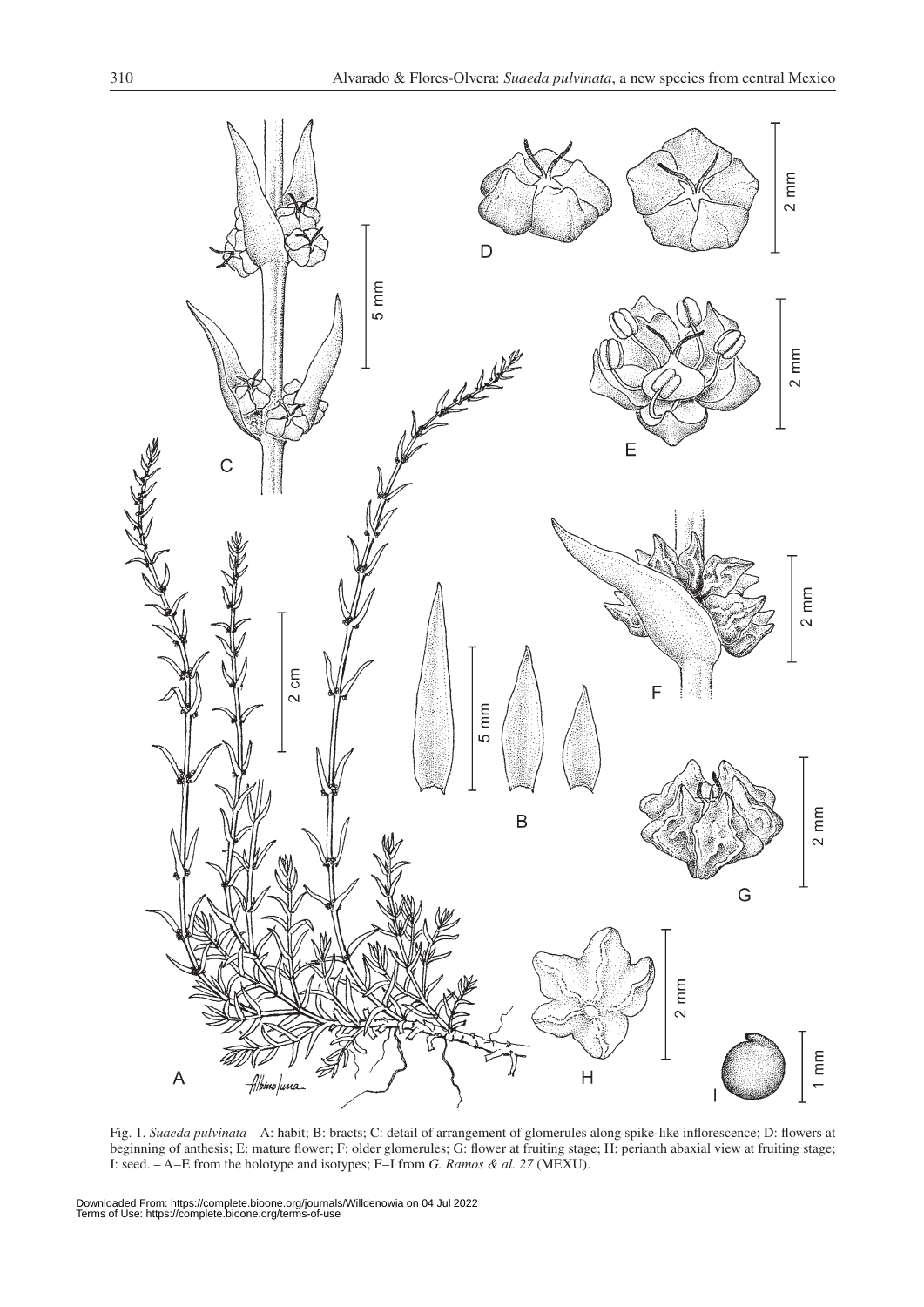

Fig. 2. Distribution of *Suaeda jacoensis* (squares) and *S. pulvinata* (circles). The shaded area indicates the Chihuahuan Desert region.

*Diagnosis* — *Suaeda pulvinata* differs from *S. jacoensis* I. M. Johnst. as follows: plants pulvinate with creeping prostrate stems rooting at nodes as a mode of propagation; flowering stems held erect above sterile ones; leaves mostly opposite throughout plant, but alternate toward the apex of inflorescence; basal leaves significantly smaller than inflorescence leaves; glomerules clustered in simple spike-like inflorescences or sometimes branching at proximal nodes of main spike; perianth wider; seeds wider.

*Description* — *Herbs* perennial, green, scarlet or yellowish, creeping, pulvinate, 6–20 cm tall. *Stems* prostrate, rooting at nodes, except those of inflorescence held erect above sterile stems; *branches* decumbent, spreading or prostrate. *Leaves* opposite throughout plant, or alternate toward apex of inflorescence, ascending or spreading; *leaf blade* linear to narrowly ovate, revolute, 0.3–10(–12)  $\times$  0.4–1.2 mm, those at base significantly smaller than those in inflorescence, succulent, adaxially channelled, margin thin, apex apiculate. *Inflorescence* of glomerules of 2–4(or 5) flowers clustered into simple spikes  $1-9(-13)$  cm long, sometimes branching at proximal nodes of main spike; *bracts* subtending glomerules linear to ovate-acuminate,  $0.5-4.3 \times 0.7-1.7$  mm, margin thin; *bracteoles* ovate, 0.5–1 mm, hyaline, margin entire or laciniate, apex acute to acuminate. *Flowers* all bisexual; *perianth* actinomorphic from earlier stages to anthesis, then in fruit zygomorphic, 1.85–2.6 mm in diam.; *perianth segments* winged proximally in some flowers, rounded and keeled or winged abaxially along midvein and/or hooded distally; *stamens* 4 or 5; *stigmas* 2(or 3). *Seeds* lenticular, 1.1–1.5 mm in diam.; seed coat black or blackish red, shiny.

*Distribution and ecology* — This species inhabits Lake Texcoco, which is found in the border of Distrito Federal and the state of Mexico; and Lake Totolcingo, which is found in the border of the states of Puebla and Tlaxcala (Fig. 2). It grows in saline grasslands of *Distichlis spicata* (L.) Greene frequently flooded by saline water. Both lakes are found within endorheic basins above 2000 m in altitude. The two populations of the newly described species are geographically isolated from each other. Most of the original surface of Lake Texcoco is now part of Mexico City. The parts of the lake that remain intact are separated from each other and surround the east side of the city. The place where *Suaeda pulvinata* has been collected is found between Benito Juarez International Airport and the town of Texcoco. Lake Totolcingo occupies a large continuous extent. *Suaeda pulvinata* is found in almost all its edges. Both Lake Totolcingo and the remnants of Lake Texcoco are mostly dry during astronomical winter and spring, retaining water in their deepest parts only. During this time of the year, *S. pulvinata* has all its leaves and branches (except its partially buried prostrate stem) in direct contact with the atmosphere, and the leaves look reddish. In astronomical summer and autumn, the lakes increase their amount of water, grow in size and cover the areas where *S. pulvinata* lives (Fig. 3). When the lakes rise to their maximum level, the plants live with their leaves and stems partially or fully submerged in water. The leaves look green during these seasons. On the beaches of the lakes, where the water never floods the land but is close to it, *S. pulvinata* is absent. Sandstorms are common in spring in the lakes where *S. pulvinata* occurs, and the species is quite resistant to being covered by sand. It can overcome being interred by growing branches above the substrate that buries it.

*Etymology* — The specific epithet means cushion-like. This name is suitable, as no other species of *Suaeda* that lives nearby shares this appearance. The Latin adjective "*pulvinata*" comes from the Latin noun "*pulvinus*", which literally means cushion.

*Taxonomic remarks* — The morphological differences between *Suaeda pulvinata* and the other similar North American species of *S.* sect. *Brezia* are given in Table 1. *Suaeda pulvinata* has opposite leaves found throughout the plant, but alternate toward the apex of the inflorescence. *Suaeda jacoensis* and *S. mexicana* (Standl.) Standl. also have opposite leaves, but in *S. jacoensis* they are opposite to alternate throughout the plant and in *S. mexicana* they are opposite only at the base (Ferren &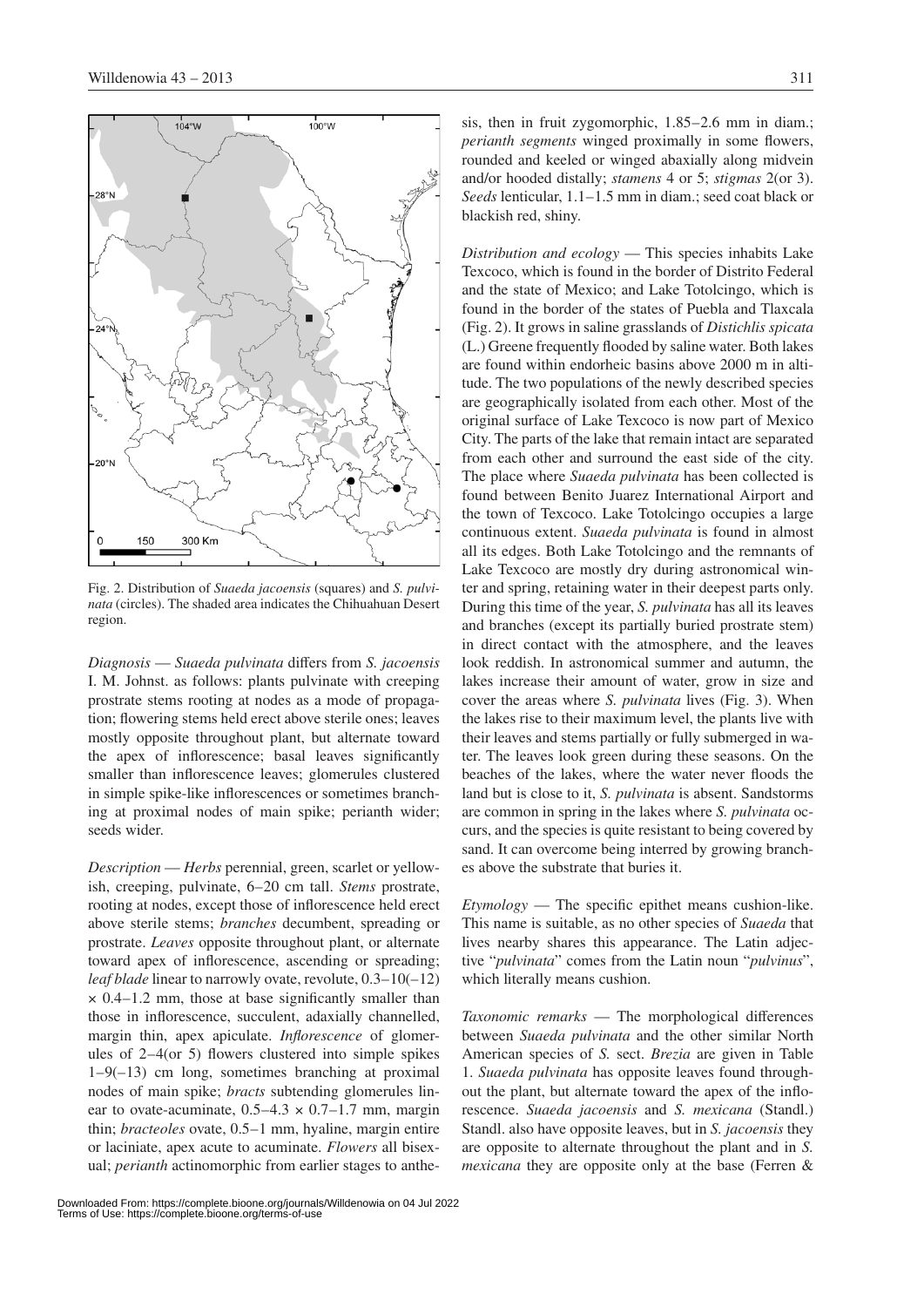| <b>Species</b>                   | Suaeda pulvinata                                                              | Suaeda jacoensis                          | Suaeda mexicana                          | Suaeda edulis                   |
|----------------------------------|-------------------------------------------------------------------------------|-------------------------------------------|------------------------------------------|---------------------------------|
| Plant height [cm]                | $6 - 20$                                                                      | $10 - 30$                                 | $30 - 150$                               | $15 - 110$                      |
| Leaves position                  | opposite throughout<br>plant, or alternate<br>toward apex of<br>inflorescence | opposite to alternate<br>throughout plant | alternate, sometimes<br>opposite at base | alternate                       |
| Habit                            | perennial, pulvinate                                                          | annual to subshrub                        | perennial                                | annual                          |
| <b>Stems</b>                     | prostrate, rooting<br>at nodes                                                | erect to decumbent                        | decumbent                                | erect to ascending              |
| Leaves length [mm]               | $0.3 - 10(-12)$                                                               | $6 - 20$                                  | $12 - 45$                                | $10 - 54$                       |
| Main inflorescence type          | mostly spike-like                                                             | mostly racemes,<br>subspicate             | paniculately branched                    | glomerules in axis<br>of bracts |
| Inflorescence length [cm]        | $1 - 9(-13)$                                                                  | $7 - 12$                                  | $6 - 30$                                 | $1 - 3$                         |
| Flowers per glomerule            | $2-4$ (or 5)                                                                  | 4 or 5                                    | $1 - 5$                                  | $1 - 3(-5)$                     |
| Bract length [mm]                | $0.5 - 4.3$                                                                   | $3 - 5$                                   | $1.5 - 10$                               | $2 - 12$                        |
| Flower symmetry                  | actinomorphic                                                                 | actinomorphic                             | zygomorphic                              | zygomorphic                     |
| Flower diameter at anthesis [mm] | $1 - 2$                                                                       | $1 - 1.4$                                 | $1 - 3$                                  | $0.5 - 0.7$                     |
| Perianth diameter in fruit [mm]  | $1.85 - 2.6$                                                                  | $1.35 - 1.9$                              | $1.8 - 4$                                | $0.8 - 3$                       |
| Number of stamens                | 4 or 5                                                                        | $0 - 5$                                   | 5                                        | 2 or 3                          |
| Seed diameter [mm]               | $1.1 - 1.5$                                                                   | $0.75 - 1.1$                              | $0.7 - 1.1$                              | $0.9 - 1.6$                     |

Table 1. Comparison of relevant morphological characters of *Suaeda pulvinata* and similar species of *Suaeda* sect. *Brezia*.

Schenk 2003). *Suaeda pulvinata* seems to be the only perennial herb of the section with branches arising from the nodes of stoloniferous prostrate stems as a mode of propagation. All the stems are prostrate except the flowering ones arranged in simple spike-like inflorescences or sometimes branching at the proximal nodes of the main spike. *Suaeda mexicana* is also perennial (Noguez-Hernández & al. 2013), but with erect to ascending stems able to reach significantly higher, up to 150 cm; the axillary glomerules are arranged in large paniculately branched inflorescences (see Table 1). The plants of *S. jacoensis* have erect or decumbent stems arising from a small caudex crowning a coarse persistent root (Johnston 1943); the glomerules are arranged in terminal spikes or mostly in scattered side branches in the lower part of the inflorescence. Taking into account all morphological characters, *S. pulvinata* is most similar to *S. jacoensis* than to the other species of *S.* sect. *Brezia*. Furthermore, *S. jacoensis* is taller than the new species, and its flower and seed diameters are smaller (see Table 1). According to our observations, *S. pulvinata* forms large aggregations in its type locality, very likely due to vegetative reproduction of its prostrate stems, whereas *S. jacoensis* tends to be a scattered, scarce plant (Fig. 3). Ecologically, *S. pulvinata* is semiaquatic in saline lakes, living underwater during half the year (Fig. 3), whereas *S. jacoensis* lives on the flats at the SE end of the Lake Jaco, Coahuila, where the soil is wet, strongly saline and gypsiferous (Johnston 1943). *Suaeda jacoensis* was considered as apparently endemic to the type locality (Hopkins & Blackwell 1977), but it has also been collected in saline gypsum flats in Galeana, Nuevo León (*G. B. Hinton & al. 27879*, MO; *Flores-Olvera & al. 1688*, MEXU, TEX).

We hypothesize that the substrate could be an evolutionary selective pressure that determines what species grow, and that the isolation of these species is therefore correlated with the equally isolated substrates. The known populations of *S. jacoensis* are found in the Chihuahuan Desert region, whereas *S. pulvinata* is found in the lakes of the mountains of Central Mexico (Fig. 2).

*Additional specimens seen (paratypes)* — Mexico: PUEBLA: San Salvador El Seco County, Lake Totolcingo, 2 km before reaching El Carmen along Zacatepec-El Carmen highway, limit between Puebla and Tlaxcala, 2640 m, wet grassland, marshy sandy soil, 14 Jun 1981, *J. I. Calzada 7434* (MEXU, XAL); 2 km away from Oriental, 2350 m, in halophytic grasslands, Jul 1976, *F. G. Medrano & al. 9298* (MEXU); along highway 136 before Zacatepec, km 201, 7800' [2380 m], desert flood plain (dry), 24 Jul 1965, *S. M. Mertz 139* (MEXU); Lake Totolcingo, 2350 m, halophytic grasslands, 3 Oct 2012, *H. Flores-Olvera & R. Noguez-Hernández 1668*  (B, CHAPA, ENCB, MEXU). Tlaxcala: 3 km W of El Carmen, 2350 m, halophytic grasslands of *Distichlis spicata* in endorheic basin, Jul 1976, *G. Ramos & al. 27*, *30*, *31*, *38*, *48 & 60* (MEXU). Distrito Federal: flats of Lake Texcoco, 5.5 km W of Texcoco close to Bosque de Aragón at officially closed road, 2200 m, 28 Sep 1982, *M. Iltis & al. 28608* (CHAPA). México: Texcoco county, road to Lake Texcoco, salty alkaline soils, 9 Aug 1986, *L. Guerrero 50* (CHAPA); km 7 of Peñon-Texcoco road on former Lake Texcoco, 2240 m, salty soil with scarce vegetation but abundant *Distichlis spicata*, 26 Aug 1972, *E. Hernandez X. s.n.* (CHAPA); 2 km from junction with highway 142 along Peñon-Texcoco highway, 2240 m,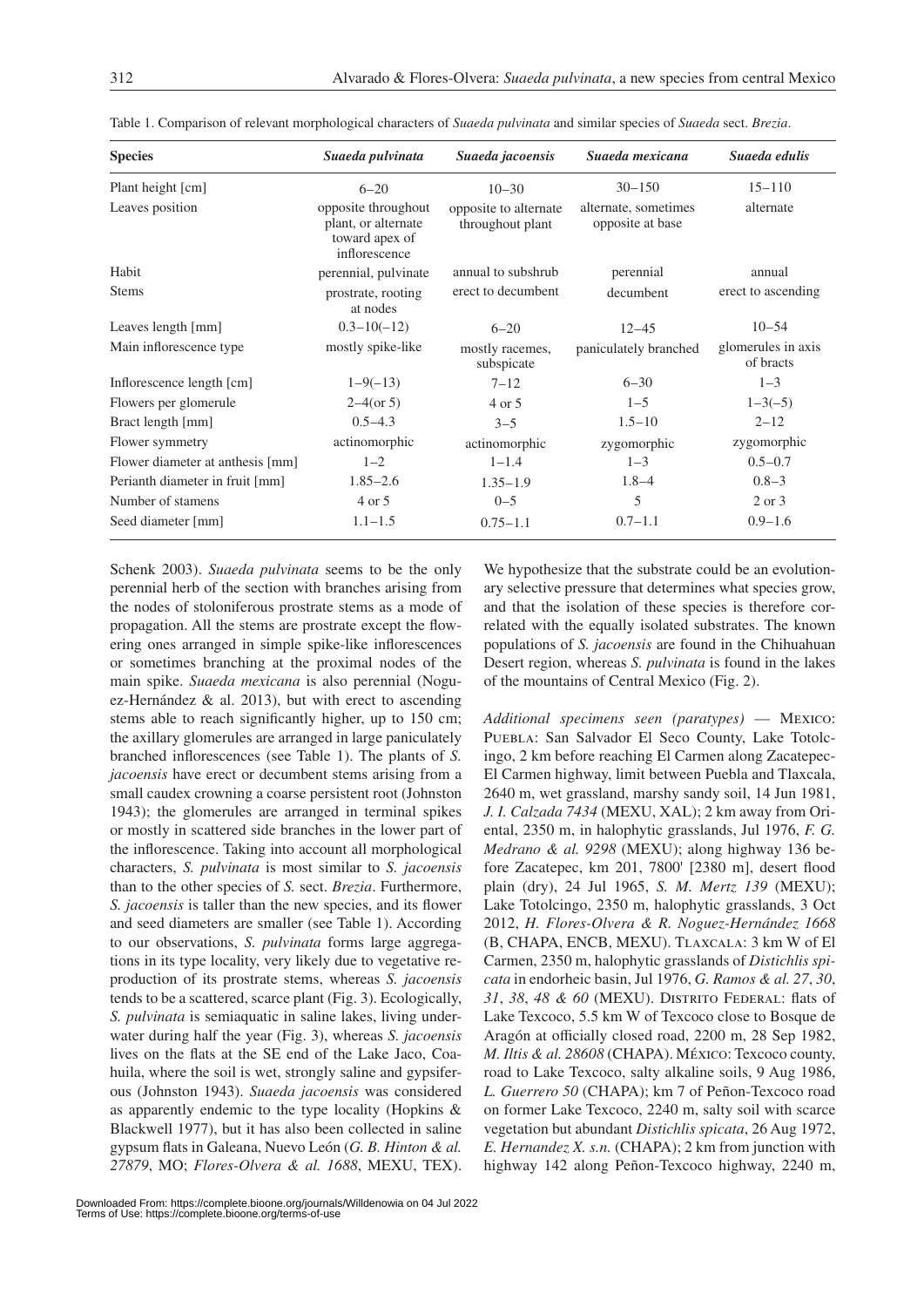

Fig. 3. *Suaeda pulvinata* compared to *S. jacoensis* – A: habitat of *S. pulvinata*; B: habit of *S. pulvinata*; C: habitat of *S. jacoensis*; D: habit of *S. jacoensis*. – A, B: type locality, 24 May 2009, photographs by Ernesto Alvarado Reyes; C, D: Mexico, Coahuila, Lake Jaco (type locality), 28 Aug 2012, photographs by Helga Ochoterena.

salty wet soil with *Suaeda edulis* Flores Olv. & Noguez, 3 Oct 2013, *H. Flores-Olvera & R. Noguez-Hernández 1689* (B, CHAPA, MEXU).

## **Acknowledgements**

The authors thank Albino Luna for the drawings, Carlos Gómez Hinostrosa for the map and Helga Ochoterena for providing the photographs of *Suaeda jacoensis* and editing the figures electronically according to the standards of Willdenowia. We especially thank Alexander P. Sukhorukov and an anonymous reviewer for reviewing the manuscript and providing valuable comments to improve it.

## **References**

Alcocer J., Lugo A., Escobar E. & Sánchez M. 1997: The macrobenthic fauna of a former perennial and now episodically filled Mexican saline lake. – [Int. J. Salt](http://dx.doi.org/10.1007/BF01997141)  [Lake Res.](http://dx.doi.org/10.1007/BF01997141) **[5:](http://dx.doi.org/10.1007/BF01997141)** [261–274.](http://dx.doi.org/10.1007/BF01997141)

- Calderón de Rzedowski G. 2005: *Chenopodiaceae*. Pp. 115–124 in: Calderón de Rzedowski G. & Rzedowski J. (ed.), Flora Fanerogámica del Valle de México. – Pátzcuaro: Instituto de Ecología A.C. & Comisión Nacional para el conocimiento y uso de la biodiversidad.
- Ferren W. R. & Schenk H. J. 2003: *Suaeda*. Pp. 390–398 in: Flora of North America Editorial Committee (ed.), Flora of North America north of Mexico **4.** – New York & Oxford: Oxford University Press.
- Hopkins C. O. & Blackwell W. H. 1977: Synopsis of *Suaeda* (*Chenopodiaceae*) in North America. – Sida **7:** 147–173.
- Johnston I. M. 1943: Noteworthy species from Mexico and adjacent United States, I. – J. Arnold Arbor. **24:** 227–236.
- Noguez-Hernández R., Carballo Carballo A. & Flores-Olvera H. 2013: *Suaeda edulis* (*Chenopodiaceae*) una nueva especie de lagos salinos del centro de México. – Bot. Sci. **91:** 19–25.
- Ramos-Espinoza G. 1979: Factores que afectan la distribución de la vegetación halófila en los Llanos de San Juan, Tlaxcala-Puebla, México. – México: Dissertation, Universidad Nacional Autónoma de México.